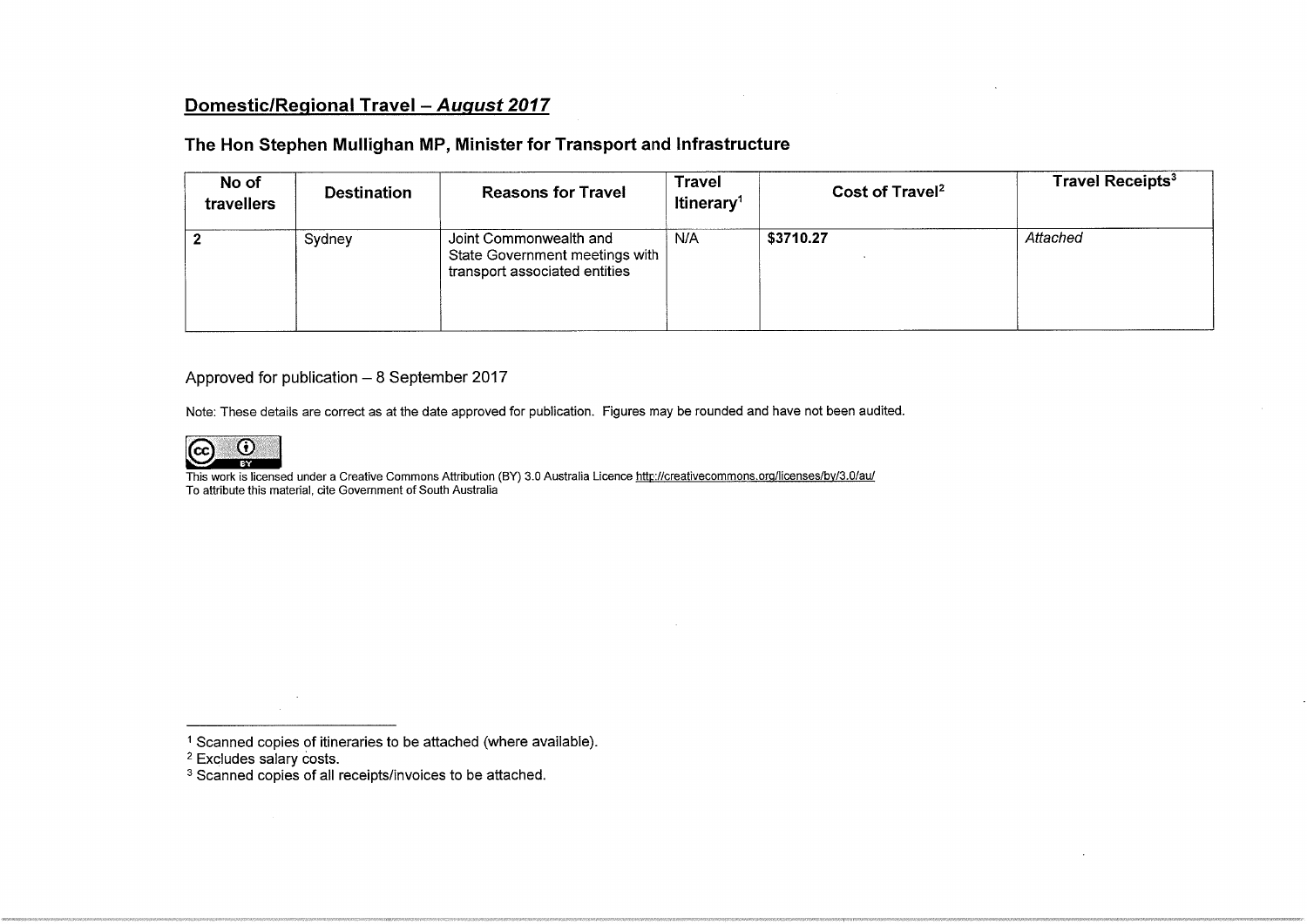

CARLSON WAGONLIT AUS PTY LTD BRANCH: A15960 LEVEL 14 33 KING WILLIAM ST ABN: 83 069 087 538 ADELAIDE SA 5000 PHONE: 08-8124-9300

TO: DPTI MIN TRANSPORT & INFRASTRU LVL 12, ROMA MITCHELL HSE LOCATOR : TPNAOZ<br>136 NORTH TCE 0UR REF : AEI046 136 NORTH TCE 61 CUR REF : AEI0468015C<br>
ADELAIDE SA 5000 AGENT : SELF BOOKING

AGENT : SELF BOOKING SELF BOOKING

#### RECORD OF CHARGE TAX INVOICE

INV NO: 80135-17 DATE: 15AUG17 PAGE: 1

FOR: MR STEPHEN CAMPBELL MULLIGHAN ORDER NUMBER: SANDRA SWALLING COST CENTRE: 01522

. . . . . . . . . . . . . *. T T N E R A R Y \_ \_ \_ \_ \_* .

\*\*\* AIR/RAIL/BUS \*\*\* FROM TO CARRIER FLT/CL ST\_DATE DEPART\_ARRIVE\_MEALS\_BAGS<br>ADELAIDE SYDNEY QANTAS\_AIR\_750 D OK\_31AUG\_11:05A\_\_1:25P\_LUNCH\_2PC QANTAS AIR 750 D OK 31AUG 11:05A 1:25P LUNCH 2PC 73H SYDNEY ADELAIDE QANTAS AIR 761 D OK 01SEP 2:50P 4:30P BREAK 2PC 73H  $\sim$   $\sim$ COST QANTAS AIRWAYTKT NO QF 5624 216078 INCL 57.56 TAX 1577.28 INCLUDES 10.00 AIRLINE TICKETING CHARGE GST 157.73 DOM OBT FEE TKT NO DOB 1 9.00 GST 0.50 1586.28 \*\*\* TOTAL EXCLUDING GST \*\*\* TOTAL GST 158.63 \*\*\* TOTAL CHARGES THIS INVOICE \*\*\* 1744.51 Vj\*\*\*\*\*\*\*\*##\* 52625 9.90 PAYMENT CHARGED TO PAYMENT BY VI\*\*\*\*\*\*\*\*\*\*\*52625 TKT 5624216078 2735.01 \*\*\* BALANCE DUE THIS INVOICE \*\*\*\* 0.00 PLEASE REMIT ALL PAYMENT DUE TO: CARLSON WAGONLIT TRAVEL ACCOUNTS RECEIVABLE

LEVEL 6, 333 QUEEN STREET MELBOURNE VIC 3000

Carlson Wagonlit Travel, Accounts Receivable, Locked Bag A3010, Sydney South NSW 1235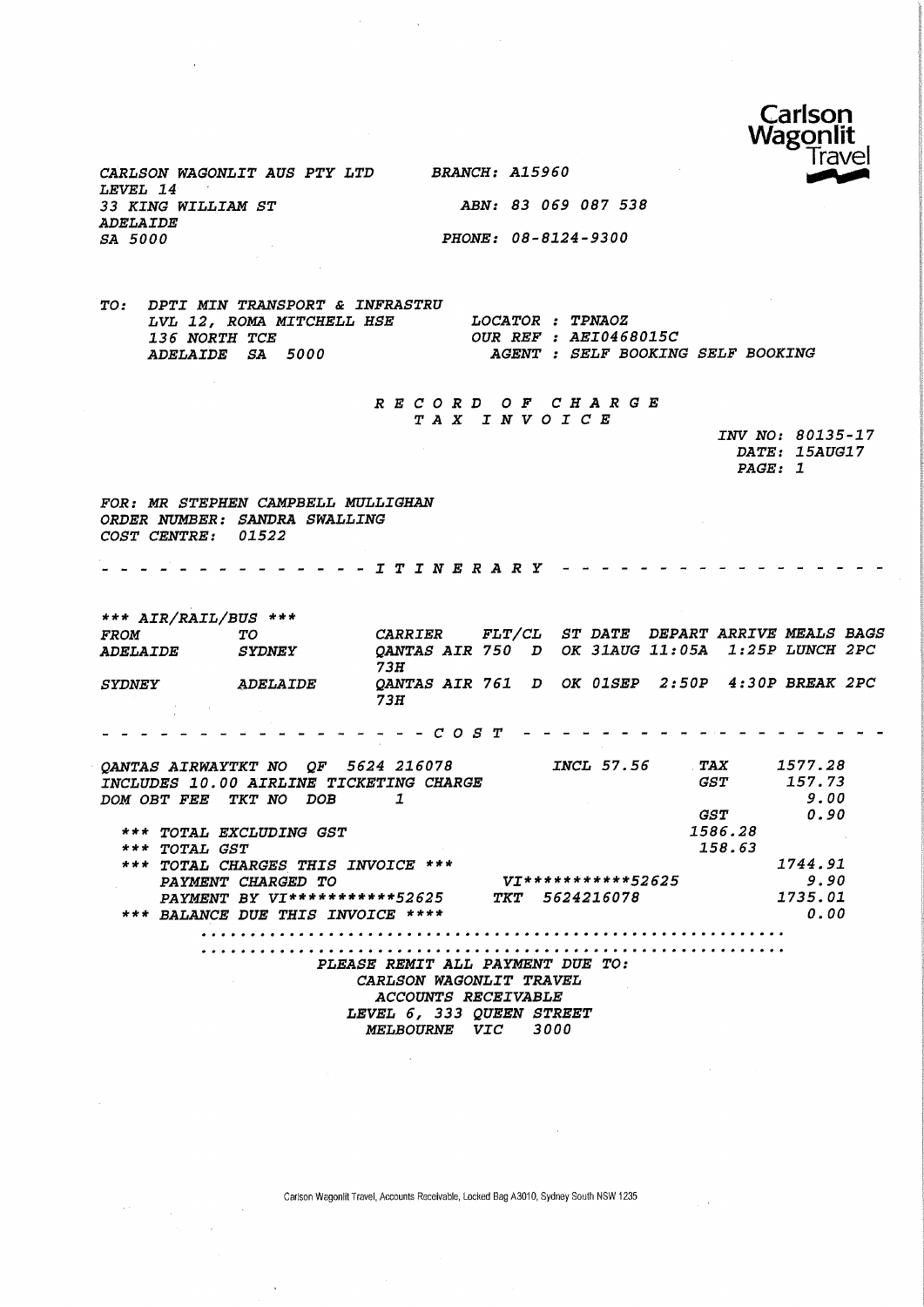

CARLSON MAGONLIT AUS PTY LTD BRANCH: A15960 LEVEL 14 33 KING WILLIAM ST ABN: 83 069 087 538 ADELAIDE SA 5000 PHONE: 08-8124-9300

 $\sim$   $\sim$ 

TO: DPTI MIN TRANSPORT & INFRASTRU LVL 12, ROMA MITCHELL HSE LOCATOR : YQOCRD 136 NORTH TCE 0UR REF : AEI0468982C<br>
ADELAIDE SA 5000 AGENT : SELF BOOKING AGENT : SELF BOOKING SELF BOOKING

 $\sim 10^{-10}$ 

RECORD OF CHARGE TAX INVOICE

|                | INV NO: 81699-17 |
|----------------|------------------|
|                | DATE: 28AUG17    |
| <i>PAGE: 1</i> |                  |
|                |                  |

FOR: MR MATTHEW LEYSON ORDER NUMBER: SANDRA SWALLING COST CENTRE: 01522

. . . . . . . . . . . . . . *I T I N E R A R Y . . . . .* .

\*\*\* AIR/RAIL/BUS \*\*\* FROM TO CARRIER FLT/CL ST\_DATE DEPART\_ARRIVE\_MEALS\_BAGS<br>ADELAIDE SYDNEY QANTAS\_AIR\_750\_M\_OK\_31AUG\_11:05A\_\_1:25P\_BREAK\_1PC QANTAS AIR 750 M OK 31AUG 11:05A 1:25P BREAK 1PC 73H SYDNEY ADELAIDE QANTAS AIR 761 M OK 01SEP 2:50P 4:30P BREAK 1PC 73H COST QANTAS AIRWAYTKT NO QF 5624 454516 INCL 56.56 TAX 697.81 INCLUDES 9.00 AIRLINE TICKETING CHARGE GST 69.78 5.00 DOM OBT FEE TKT NO DOB 1 GST 0.50 \*\*\* TOTAL EXCLUDING GST 706.81 70.68 \*\*\* TOTAI, GST \*\*\* TOTAL CHARGES THIS INVOICE \*\*\* 777.49 PAYMENT CHARGED TO yj\* \* \* \* \* \* \* \* \*\* \* 52 625 5.50 PAYMENT BY VI\*\*\*\*\*\*\*\*\*\*\*52625 TKT 5624454516 767.59 \*\*\* BALANCE DUE THIS INVOICE \*\*\*\* 0.00 

> PLEASE REMIT ALL PAYMENT DUE TO: CARLSON WAGONLIT TRAVEL ACCOUNTS RECEIVABLE LEVEL 6, 333 QUEEN STREET MELBOURNE VIC 3000

Carlson Wagonllt Travel, Accounts Receivable, Locked BagA3010, Sydney South NSW 1235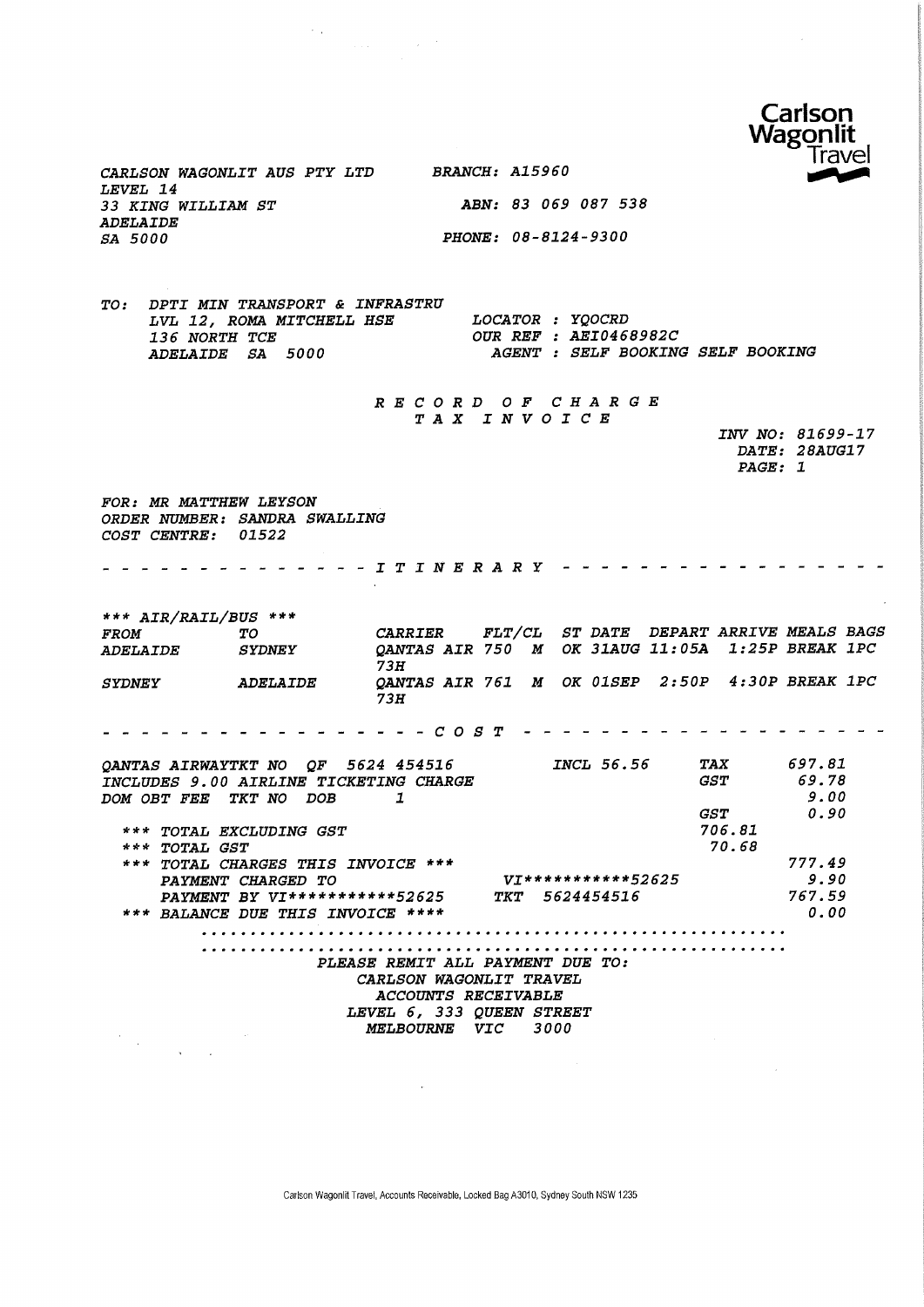$\overline{\mathrm{O}}$ SYDNEY QT Hotels and Resorts Pty Ltd rading as QT Sydney ABN 23 140 595 624 49 Market Street, SYDNEY NSW 2000, Australia Tel : +61 2 8262 0000 / Fax : +61 2 8262 0010 www.qtsydney.com.au

Mr Stephen Mullighan NSW Australia

 $\overline{3}$ 

 $\hat{\boldsymbol{\epsilon}}$ 

#### Tax Invoice 207767

| Room No            | 0718<br>t                                                                     |              |
|--------------------|-------------------------------------------------------------------------------|--------------|
| Arrival Date       | ÷.<br>31/08/17<br>Departure Date: 01/09/17                                    |              |
| Cashier            | <b>OSELLISM</b><br>÷                                                          |              |
| Voucher #          |                                                                               |              |
| QT Sydney 01/09/17 |                                                                               |              |
| Date               | Description                                                                   | Amount       |
|                    | 31/08/17 Credit Card Transaction Fee<br>471514XXXXX3234 04/20                 | 3.62         |
|                    | 31/08/17 Visa Card<br>471514XXXXX3234<br>04/20                                | -310.62      |
| 31/08/17           | Gowings Bar & Grill Rest<br>Dinner - Food                                     | 169.00       |
|                    | Room# 0718 ; CHECK# 2294                                                      |              |
|                    | 31/08/17 Gowings Bar & Grill Rest<br>Dinner - Bev<br>Room# 0718 : CHECK# 2294 | 97.00        |
| 31/08/17           | Gowings Bar & Grill Rest                                                      | $-33.80$     |
|                    | Dinner - Food                                                                 |              |
|                    | Adjust Trn. Code 2040 for<br>169.00 by -                                      |              |
|                    | 20.00%229420170831190416                                                      |              |
|                    | PGR                                                                           |              |
| 31/08/17           | Gowings Bar & Grill Rest<br>Dinner - Bev                                      | $-19.40$     |
|                    | Adiust Trn. Code 2050 for                                                     |              |
|                    | 97.00 by -                                                                    |              |
|                    | 20.00%229420170831190416                                                      |              |
|                    | <b>PGR</b><br>Accommodation Package                                           | 307.00       |
| 31/08/17           | 6690063                                                                       |              |
|                    | 01/09/17 Credit Card Transaction Fee                                          | 2.51         |
|                    | 471514XXXXX3234<br>04/20                                                      |              |
|                    | 01/09/17 Visa Card                                                            | -215.31      |
| 01/09/17           | 471514XXXXX3234 04/20<br>Gowings Bar & Grill Rest                             | 31.00        |
|                    | Breakfast-Food                                                                |              |
|                    | Room# 0718 : CHECK# 2378                                                      |              |
|                    | 01/09/17 Credit Card Transaction Fee<br>471514XXXXXX3234 04/20                | 0.37         |
| 01/09/17           | Visa Card                                                                     | $-31.37$     |
|                    | 471514XXXXXX3234<br>04/20                                                     |              |
|                    | * indicates non-taxable supply                                                |              |
|                    | Due Amount                                                                    | 0.00         |
|                    |                                                                               |              |
|                    | Total Nett                                                                    | UI IA FA.ANZ |

| Total Nett            | 506.63 AUD |
|-----------------------|------------|
| GST                   | 50.67 AUD  |
| <b>Total Incl GST</b> | 557.30 AUD |
| <b>Balance Due</b>    | 0.00 AUD   |

I agree that I am personally liable for the payment of the foregoing statement and if the person, company or association indicated by me as being responsible for payment of the same does not do so, that my liability for such payment shall be joint and several with such person.

Guest Signature : \_\_\_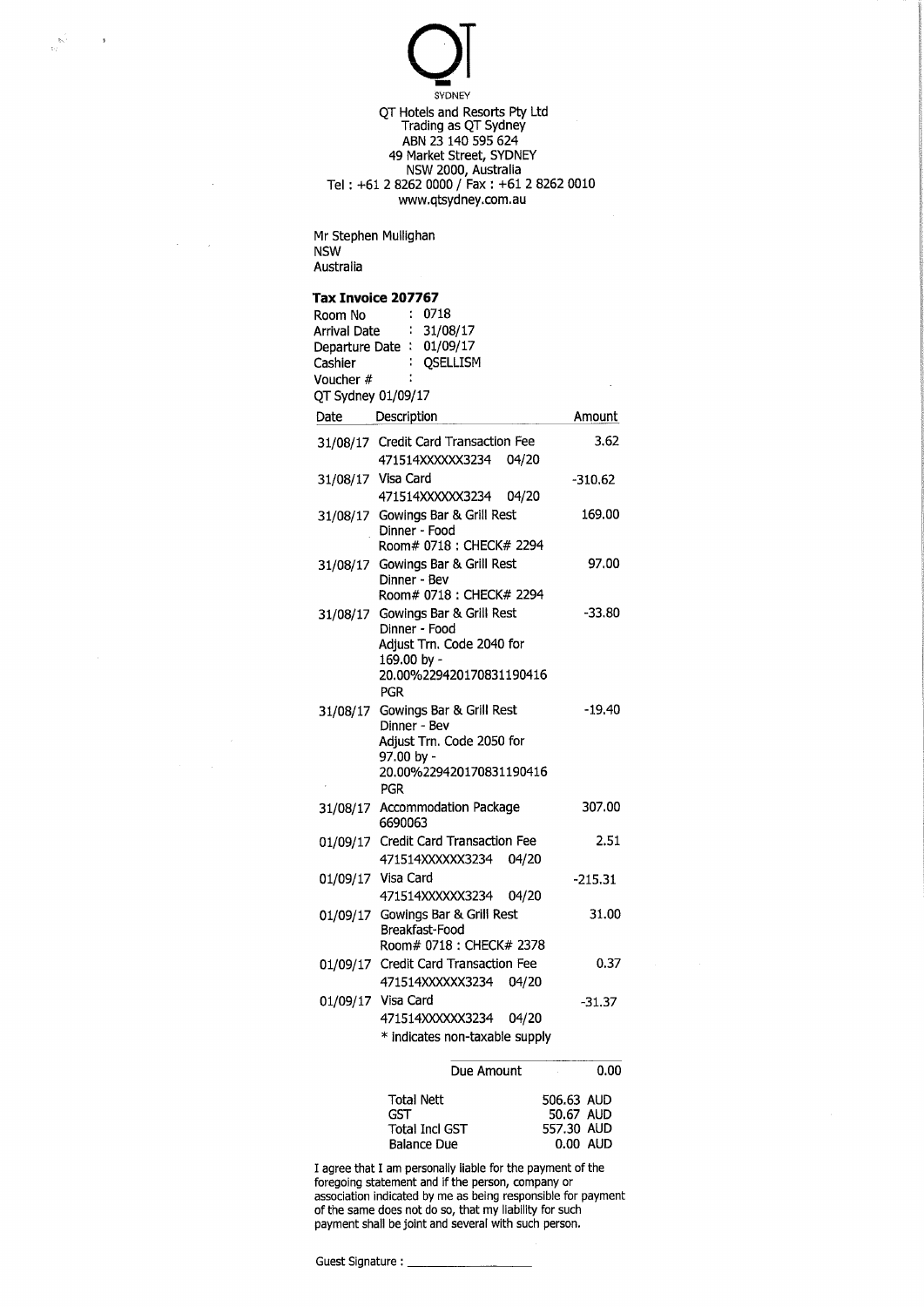$\epsilon^{(\mathrm{tot})}$  $\vec{v}$ 

 $\bar{\gamma}$ 

Merchant ID; Transaction ID : 210957 apture method : Manual Approval Code ; 587471 pproval Amount :<br>UD310.62

Credit Card No ; VA 471514XXXXXX3234 Credit Card Expiry ; 04/20 Transaction Amount; AUD 310.62

Merchant ID ; Transaction ID ; 210957 apture method : Manual Approval Code : 546362 .pproval Amount :<br>UD215.31

redit Card No : VA 471514XXXXXX3234 Credit Card Expiry : 04/20 Transaction Amount: AUD 215,31

Merchant ID : Transaction ID ; 210957 Capture method : Manual Approval Code : 825284 Approval Amount: AUD31.37

Credit Card No : VA 471514XXXXXX3234 Credit Card Expiry : 04/20 Transaction Amount: AUD 31.37

**GUESTREWARDS** Spool

 $\ddot{\phantom{a}}$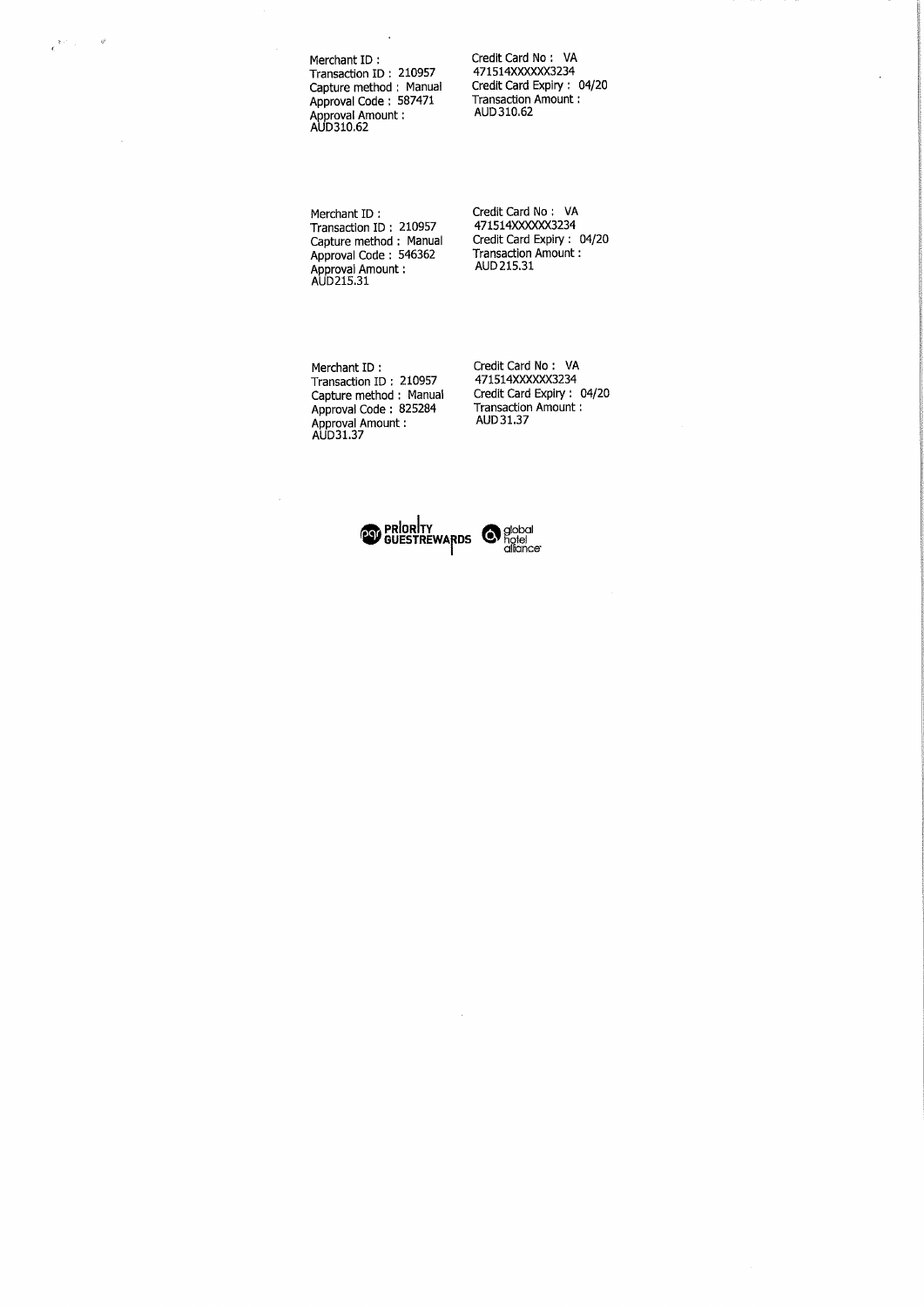$\overline{\mathsf{Q}}$ **SYDNEY** QT Hotels and Resorts Pty Ltd Trading as QT Sydney ABN 23 140 595 624 49 Market Street, SYDNEY NSW 2000, Australia Tel; +612 8262 0000 / Fax : +61 2 8262 0010 www.qtsydney.com.au

Matthew Leyson NSW Australia

#### Tax Invoice 207766

| Room No<br>Arrival Date : 31/08/17<br>Departure Date: 01/09/17<br>Cashier<br>Voucher #<br>QT Sydney 01/09/17 | $\sim 10$   | 0611<br>: OSMCNAMARAJ                |         |
|--------------------------------------------------------------------------------------------------------------|-------------|--------------------------------------|---------|
| Date                                                                                                         | Description |                                      | Amount  |
| 31/08/17 Accommodation                                                                                       |             |                                      | 380,00  |
|                                                                                                              |             | 01/09/17 Credit Card Transaction Fee | 4.48    |
|                                                                                                              |             | 471514XXXXX2625 04/20                |         |
| 01/09/17 Visa Card                                                                                           |             |                                      | -384.48 |
|                                                                                                              |             | 471514XXXXXX2625 04/20               |         |
|                                                                                                              |             | * indicates non-taxable supply       |         |
|                                                                                                              |             |                                      |         |

| Due Amount            | 0.00       |
|-----------------------|------------|
| <b>Total Nett</b>     | 349.52 AUD |
| GST                   | 34.96 AUD  |
| <b>Total Incl GST</b> | 384.48 AUD |
| <b>Balance Due</b>    | $0.00$ AUD |

I agree that I am personally liable for the payment of the foregoing statement and if the person, company or association indicated by me as being responsible for payment of the same does not do so, that my liability for such payment shall be joint and several with such person.

Guest Signature: \_\_\_

 $\sim$ 

Merchant ID : Credit Card No : VA Transaction ID: 213851<br>Capture method: Manual Approval Code ; 046458 Transaction Amount: Approval Amount: AUD 384,48 AUD384.48

Capture method ; Manual Credit Card Expiry : 04/20